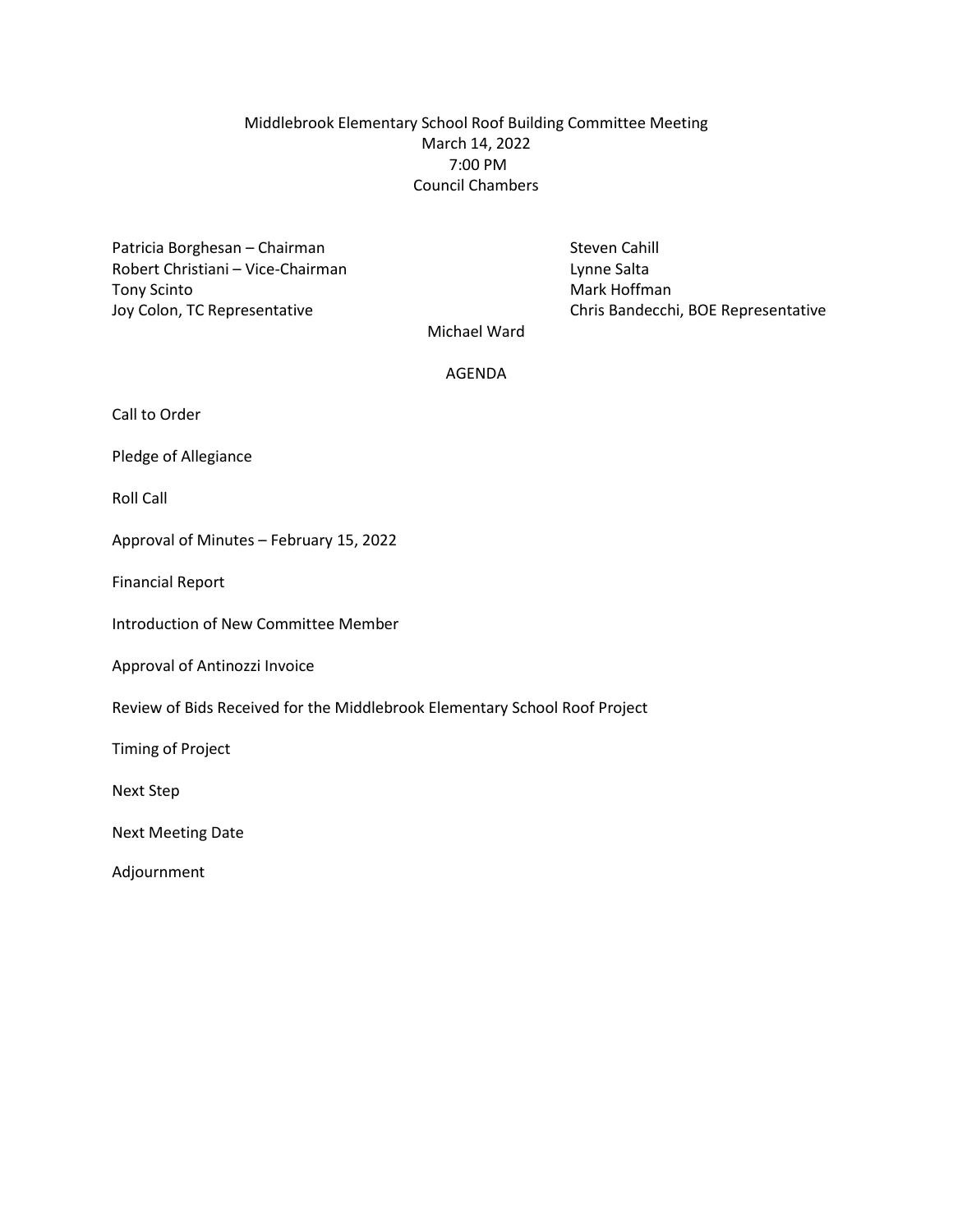## **INVOICE**

Invoice Number: Invoice date: **971843416 31 January 2022**



| To:        | Town of Trumbull   | AA project number:     | 21019                                      |
|------------|--------------------|------------------------|--------------------------------------------|
|            | 5866 Main Street   | Project name:          | <b>Trumbull</b>                            |
|            | Trumbull, CT 06611 |                        | <b>Middlebrook School Roof Replacement</b> |
|            |                    | Project address:       | Middlebrook School, Trumbull, CT           |
| Attention: | Kevin Bova         | Client project number: |                                            |

|                                    |          | Contract  | Earned    | Prior           | <b>This</b> |
|------------------------------------|----------|-----------|-----------|-----------------|-------------|
| <b>PHASE</b>                       |          | Amount    | To Date   | <b>Billings</b> | Invoice     |
| <b>Basic Services</b>              |          |           |           |                 |             |
| <b>Schematic Design</b>            |          | 10,900.00 | 10.900.00 | 10,900.00       | 0.00        |
| <b>Construction Documents</b>      |          | 32.400.00 | 32.400.00 | 32.400.00       | 0.00        |
| <b>Bid/Negotiation</b>             |          | 1.800.00  | 0.00      | 0.00            | 0.00        |
| <b>Construction Administration</b> |          | 11,400.00 | 0.00      | 0.00            | 0.00        |
|                                    | Subtotal | 56,500.00 | 43.300.00 | 43.300.00       | 0.00        |
| <b>Additional Services</b>         |          |           |           |                 |             |
| <b>State Grant Process</b>         |          | 8.200.00  | 8.200.00  | 2.733.33        | 5,466.67    |
|                                    | Subtotal | 8.200.00  | 8.200.00  | 2,733.33        | 5,466.67    |
|                                    | Total    | 64.700.00 | 51.500.00 | 46.033.33       | 5,466.67    |

Pay This Amount **5,466.67**

## **AGING SUMMARY**

| Invoice Number | <b>Invoice Date</b> | Outstanding | Current  | Over 30  | Over 60 | Over 90 | Over 120 |
|----------------|---------------------|-------------|----------|----------|---------|---------|----------|
| 971843369      | 12/31/2021          | 2.733.33    |          | 2.733.33 |         |         |          |
| 971843416      | 01/31/2022          | 5.466.67    | 5.466.67 |          |         |         |          |
|                | Total               | 8.200.00    | 5.466.67 | 2.733.33 | 0.00    | 0.00    | 0.00     |